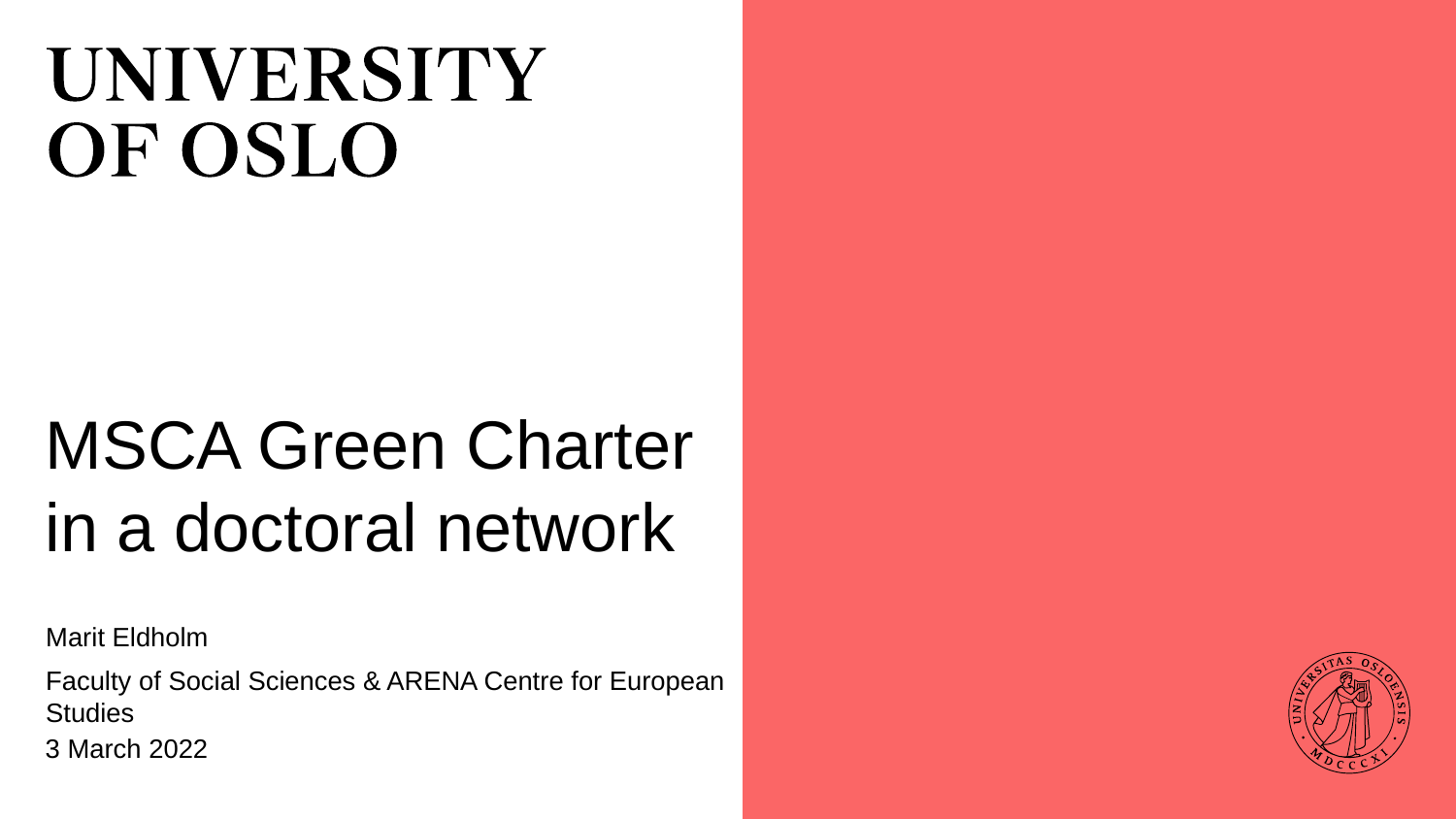# MSCA-ITN experience

- Horizon 2020 ITN 'PLATO'
- 2017-2020
- 15 Early Stage Researchers/PhDs
- Partners

**UNIVERSITY** OF OSLO

- 9 beneficiaries (universities)
- 11 partner institutions
- 9 countries

Evaluation: 'PLATO has been successfully completed and can be considered an exemplary case of a Marie-Curie Training Network'

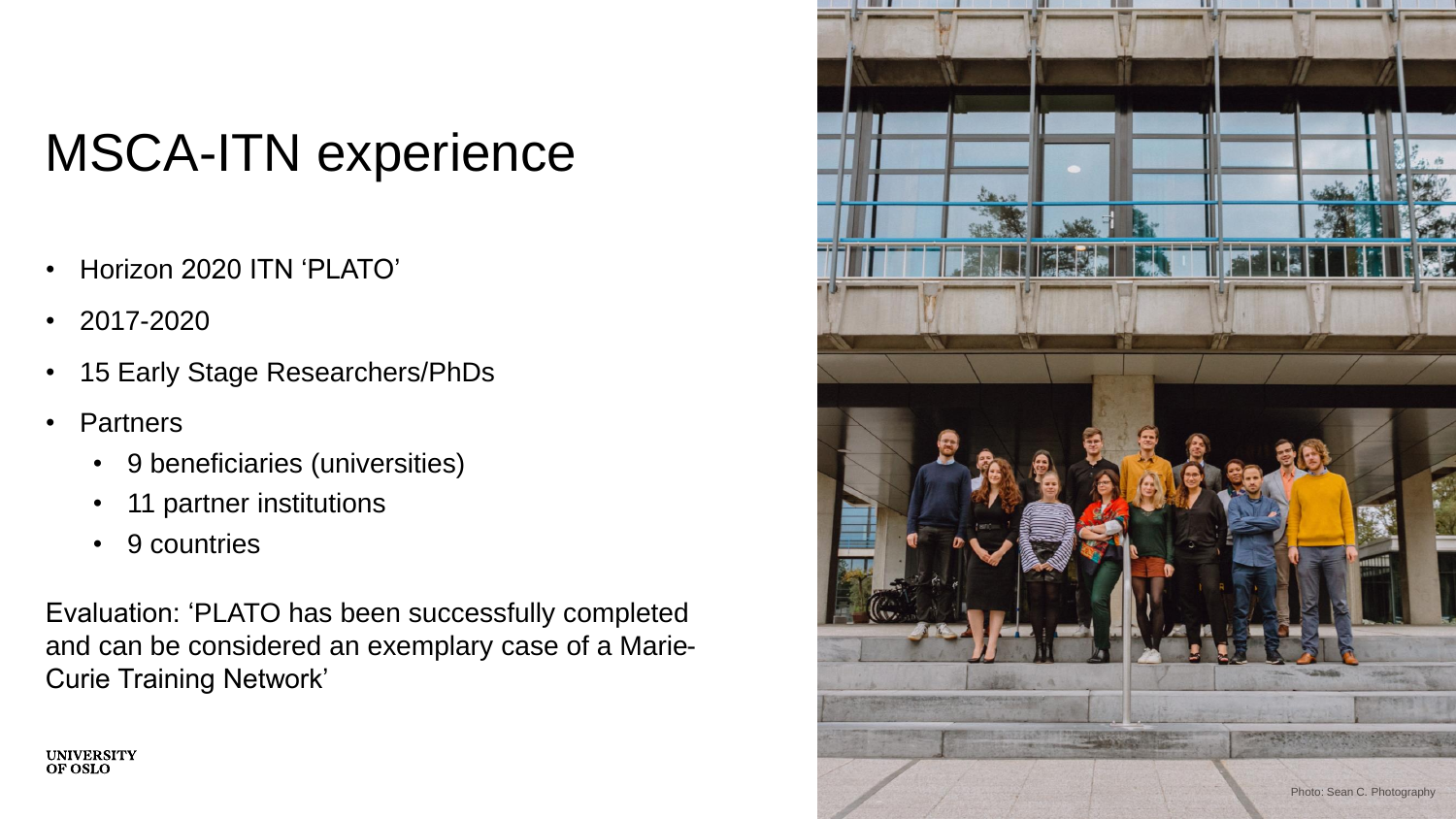### The new proposal

- Horizon Europe 2021 call (Nov 2021)
- MSCA Doctoral Network
- 10 doctoral researchers
- Partners
	- 4 beneficiaries (universities)
	- 9 associated partners
	- 5 countries: Norway, Germany, Austria, Italy and the UK



Strengthening Europe's democratic resilience in the post-truth age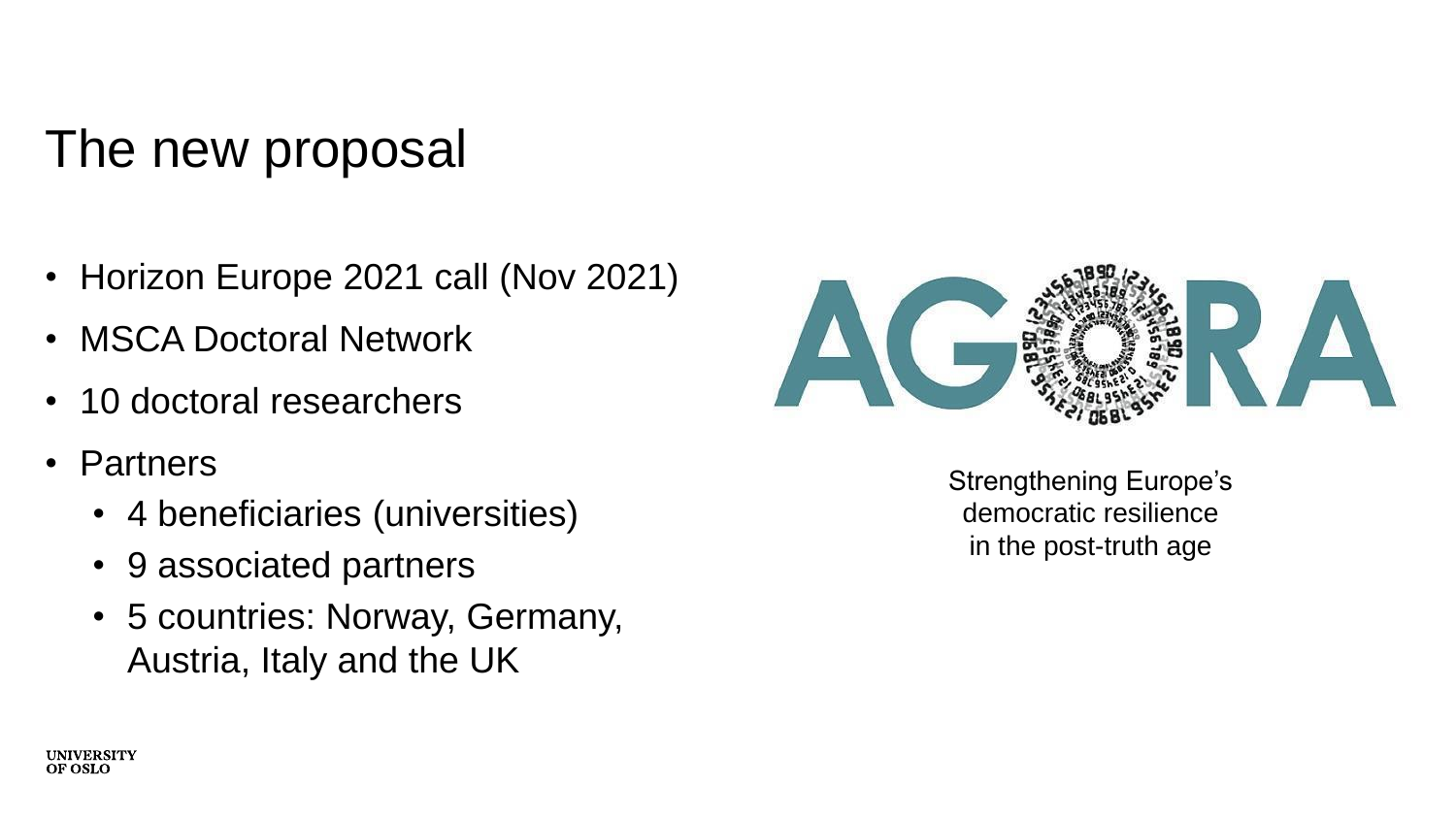## The MSCA Green Charter

- Minimise environmental impact of research activities
- Green purchasing
- Hybrid conferencing
- Low-carbon forms of transportation
- Carbon offsetting
- Greater awareness on environmental sustainability

Not/less relevant:

- Production of waste, harmful substances
- Use of energy, water, scarce resources
- Travels across continents

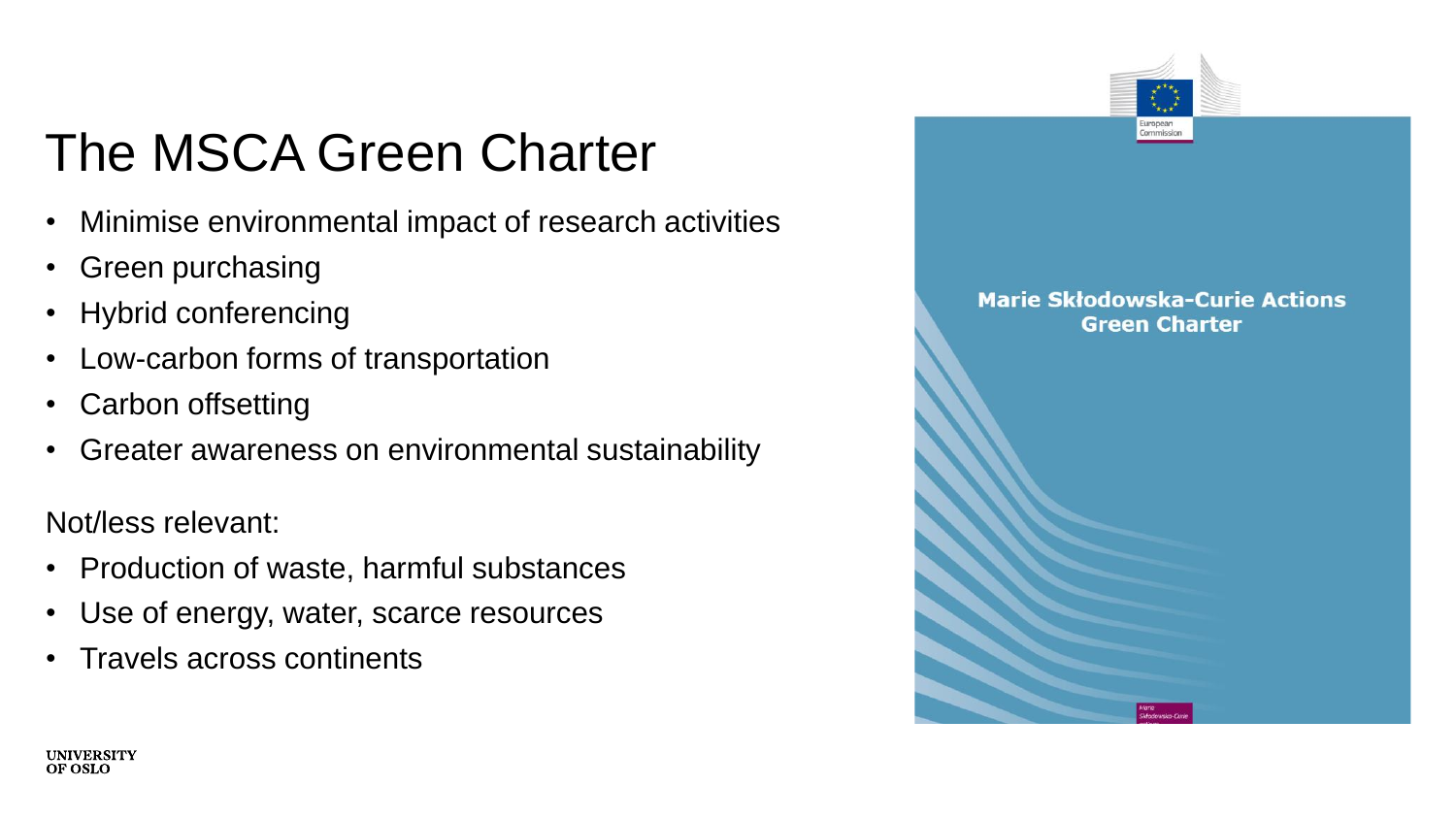### Online or in person? Some trade-offs



#### **Recruitment**

- International mobility
- New country of residence
- New supervisors & colleagues
- Suitability for position



#### Team-building

- Ice breakers
- Informal encounters
- Building trust & personal relations
- Motivation
- Team support



#### **Training**

- Engagement
- Learning outcomes
- Group work & discussions



#### **Networking**

- Opportunities
- Informal settings
- Ensure added value
- Supervisors, mentors, potential employers



#### Project management

- Difficult
- conversations
- Managers' support
- Mental health
- Risk management

**Striking the right balance, ensuring flexibility**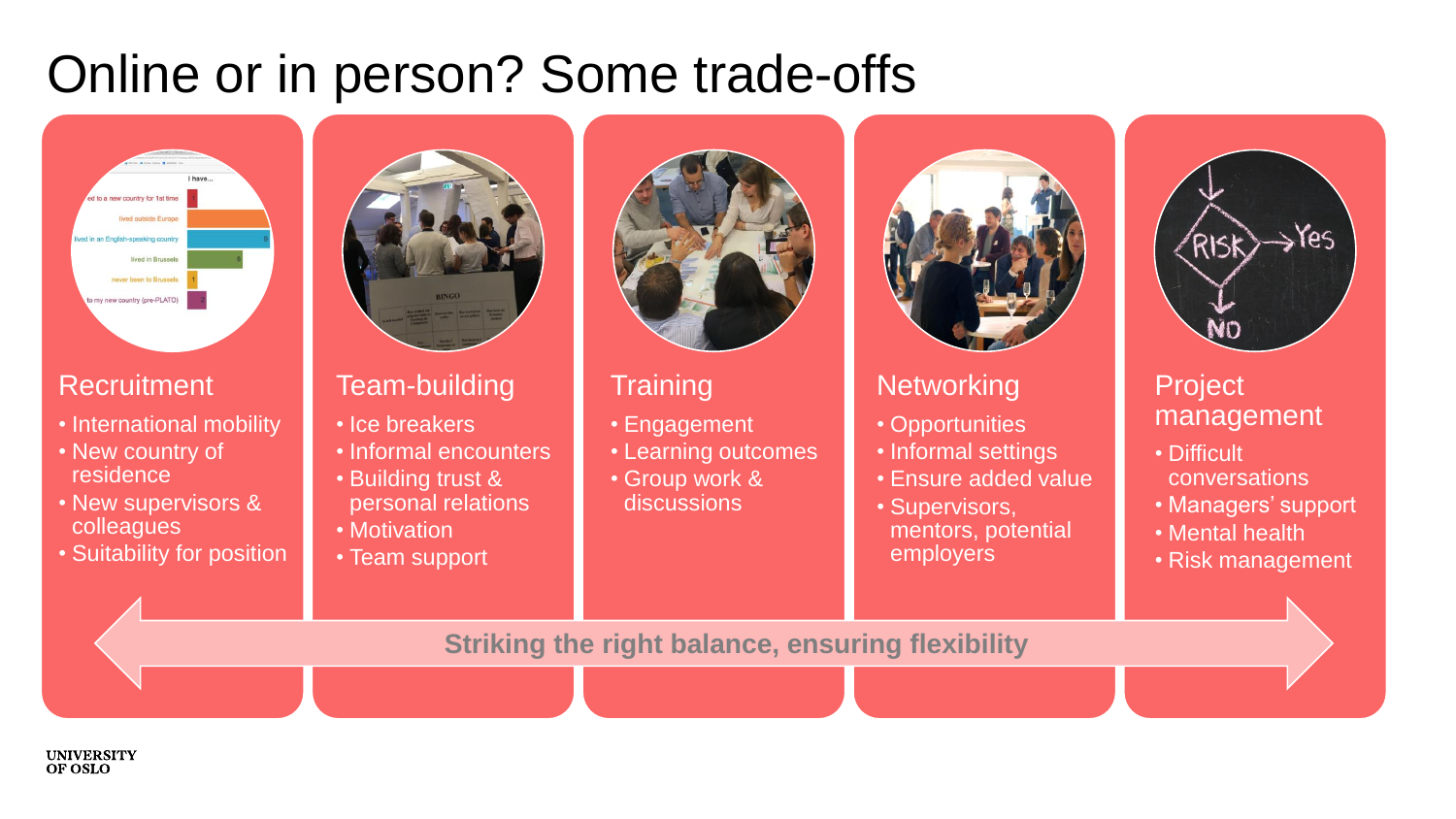### Project design

- Limit on partners and countries
- In-country secondment scheme
- Guiding principles of the Charter
	- Combination online-onsite events
	- Sustainability focus at events
- From proposal to implementation

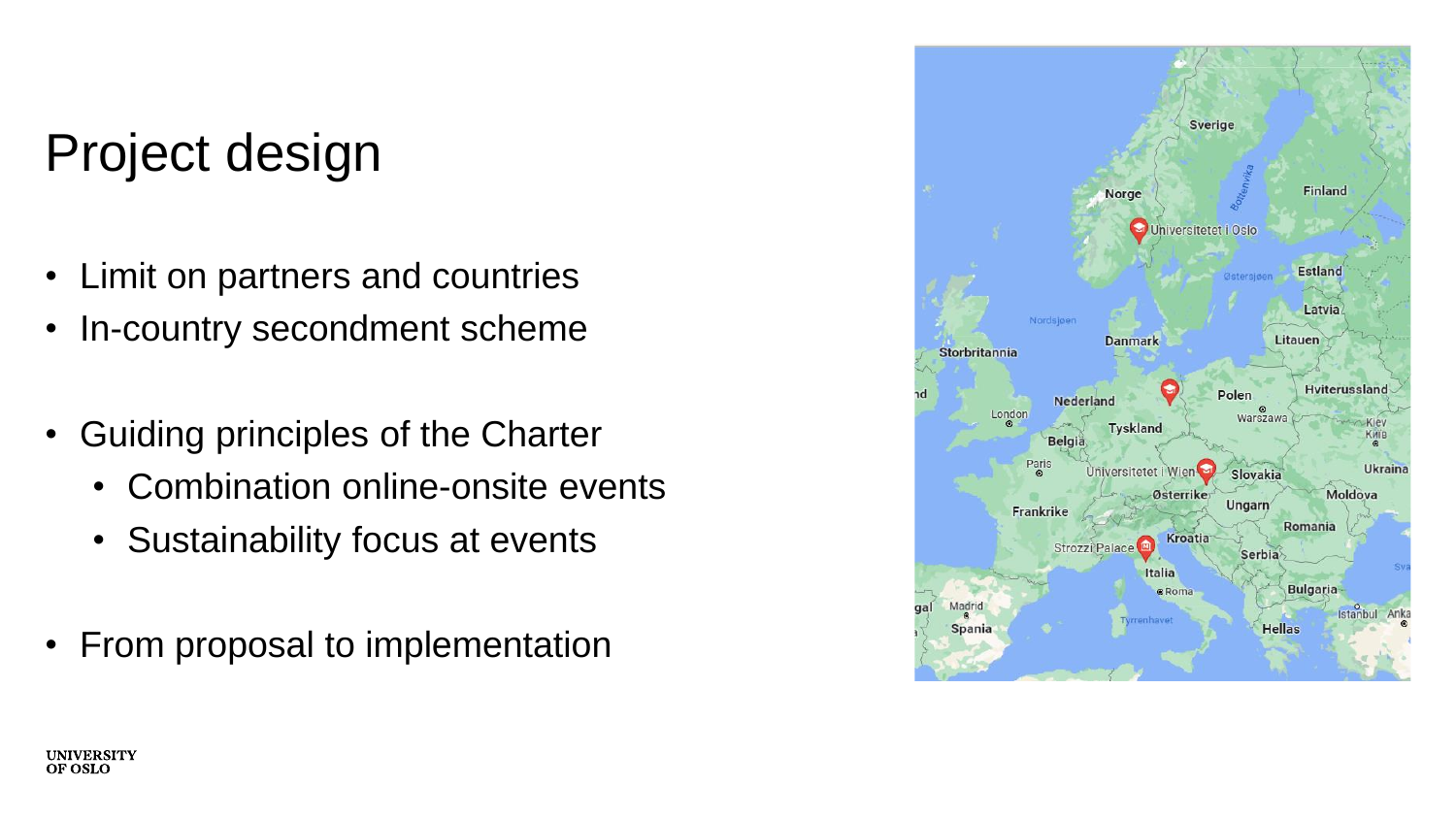## Designing a doctoral network: events

### Online events

- $\checkmark$  Board meetings
- $\checkmark$  Supervision teams
- $\checkmark$  Training: use best-practice from lockdowns
- $\checkmark$  Online lecture series
- $\checkmark$  Informal spaces, team-building

### Onsite events

- $\checkmark$  Team-building
- $\checkmark$  PhD schools for in-depth training and discussion, engaging local partners
- $\checkmark$  Guidelines for PhD schools on sustainability (food, venue, local travel, social events)

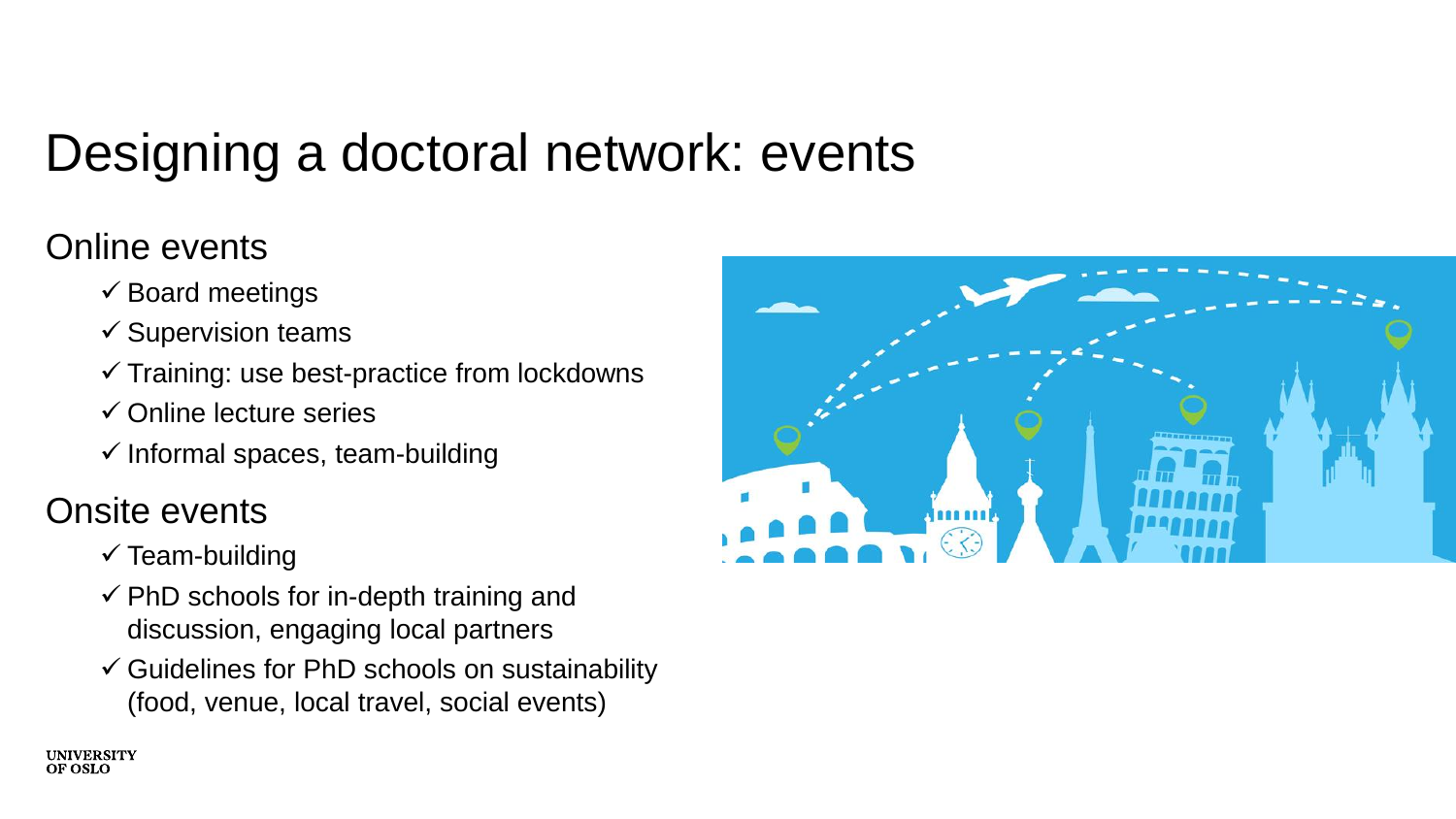### Designing a doctoral network: travel policy

Project guidelines for sustainable travel

- ✓ MSCA Green Charter: Guidance material
	- $\triangleright$  Look for best practice and guidelines
- $\checkmark$  Low-carbon forms of transportation
	- ➢ Consortium agreement on cost issues
- $\checkmark$  Consider opportunities for digital alternatives

### **Challenges**

- Cost-benefit analyses, the reality of low-carbon alternatives in Europe (train)
- 'Greenwashing' (climate quotas)
- Who decides?